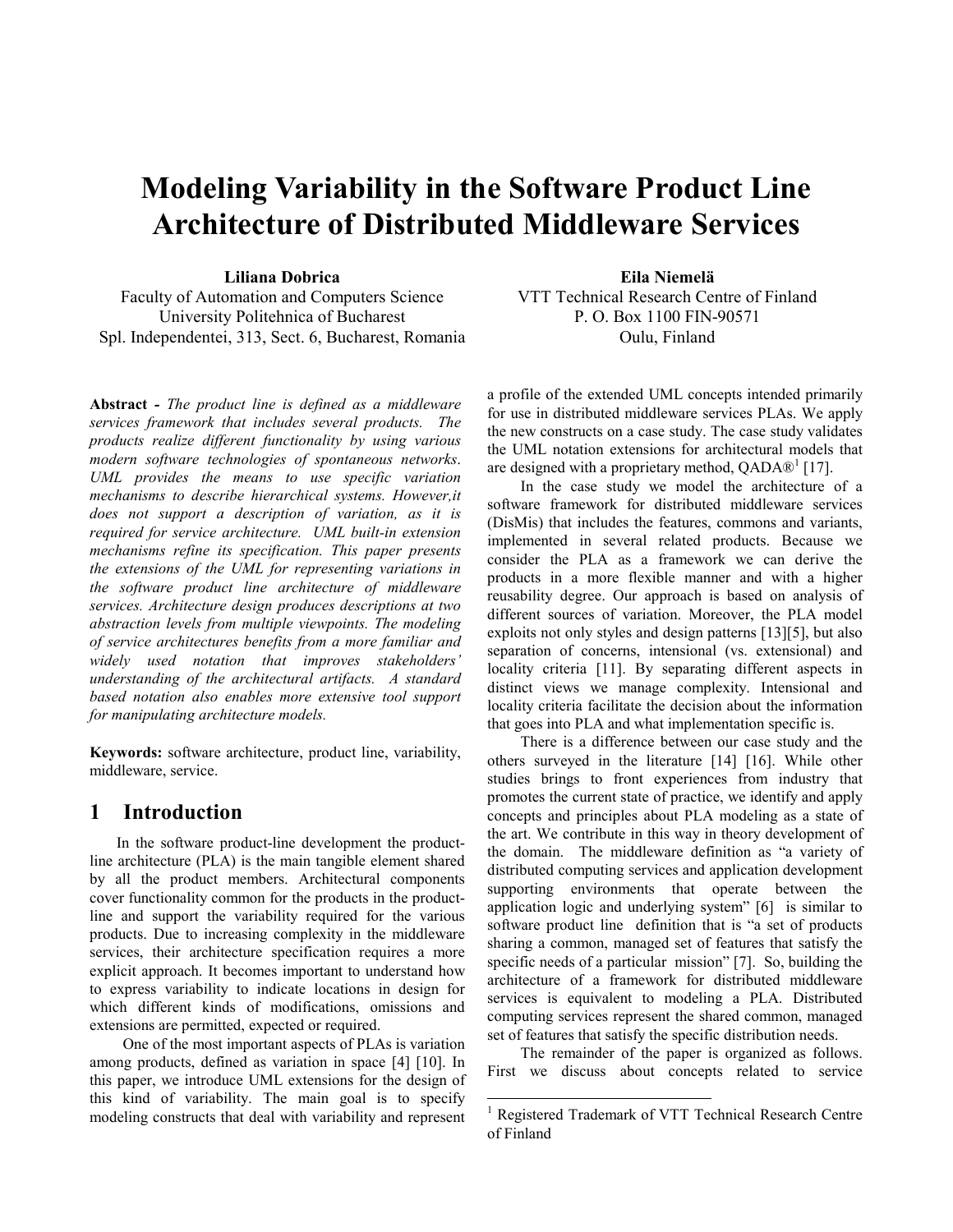architecture description and variability. Our focus is on different mechanisms and sources of variability in service architecture design. Next section introduces our original ideas about modeling variability by UML extensions for service architecture description. Then we apply our ideas in a case study. Finally, in the last section we present some discussion and concluding remarks.

## 2 Background

#### 2.1 Service architecture description

Modern distributed systems are software-intensive systems that embody service architecture and provide a variety of services for their users. Services are constructed by a set of software components, which are "units of composition with contractually specified interfaces and explicit context dependencies" [20].

A service is the capability of an entity (the server) to perform, upon request of another entity (the client), an act that can be perceived and exploited by the client. Service architectures have two abstraction levels: conceptual and concrete [17]. Conceptual means abstract, i.e. delayed design decisions concerning, e.g. technologies to be selected or details in functionality, whereas the concrete abstraction level illustrates the realization of conceptual architecture. Architecture design produces descriptions at both abstraction levels from four viewpoints: structural, behavior, deployment and development.

| Level of    | Views                                                     | Components                                                    | Relationships                                                                  |
|-------------|-----------------------------------------------------------|---------------------------------------------------------------|--------------------------------------------------------------------------------|
| abstraction |                                                           |                                                               |                                                                                |
| Conceptual  | Structural<br>(decomposition<br>model only)               | System<br>Subsystem<br>Leaf                                   | Passes-data-<br>to «data»<br>Passes-<br>control-to<br>«control»<br>Uses «uses» |
|             | Behavior<br>(collaboration<br>model only)                 | Service<br>components                                         | Ordered<br>sequence of<br>actions                                              |
|             | Deployment<br>(allocation<br>model only)                  | Deployment<br>Node<br>Deployment<br>Unit                      | Is-allocated-<br>to                                                            |
| Concrete    | Structural<br>(hierarchical<br>structure<br>diagram only) | Subsystem<br>capsules<br>Component<br>capsules at<br>level 1n | Concrete<br>interfaces<br>with ports,<br>connectors<br>and protocols           |
|             | Behavior                                                  | State<br>diagram<br>Message<br>sequence<br>diagram            | Ports, in and<br>out signals<br>Interactions<br>hetween<br>capsules            |
|             | Deployment                                                | Node,<br>device                                               | Connection                                                                     |

Table 1. Service architecture descriptions.

 The structural view is concerned with the composition of software components, whereas the behavior view takes the dynamics into consideration. The deployment view refers to the allocation of software components to various computing environments. Variation in space is an integral part of the first three views, contrary to the development view that represents the categorization and management of domains, technologies and work allocation. Entities of the first three views are summarized in the Table 1.

#### 2.2 Variability

A variability mechanism is a wide range of generalization and specialization techniques. Jacobson [15] defines the following variability mechanisms: inheritance, uses, extensions, parameterization, configuration and generation. Inheritance is used to create subtypes or subclasses that specialize abstract types or classes at their variation point. Use case inheritance mechanism is for uses. Extensions are particular type-like attachments that can be used to express variant in use case and object components. Parameterization is used for types and classes using templates, frames and macros. Configuration variation points are used to declaratively or procedurally connect optional or alternative components and variants into complete configurations. Generation provides derived components and various relationships from languages and templates. When it is more suitable to select one mechanism over another and what are the consequences of a particular mechanism are questions that receive an answer in the paper of Svahnberg et al. [19]. The authors establish the factors that need to be considered for selecting an appropriate mechanism for implementing variability and identify two major mechanisms, configuration management and design patterns. The most commonly used design patterns are discussed in detail in [13] and [5]. Nevertheless, variation is difficult to model in architectural descriptions. A PLA may include a set of different alternatives for dealing with variation among products. Capturing these alternatives in various views facilitates the designer constructing a product to have the potential solutions to choose from. Identifying and separating sources of variation is a systematization of concerns regarding variability management.

 Several sources of variation are introduced in [2]. There is variation in data, where a particular data structure may vary from one product to another. Variation in function implies that a particular function may exist in some products and not in others. Variation in control flow means that a particular pattern of interaction may vary from one product to another. Variation in technology suggests that the platform (OS, hardware, dependence on middleware, user interface, run-time system for programming language) may vary in exactly the same mode as the function. Variation in quality goals exists if particular quality goals are important for a product and variation in environment when the style in which a product interacts with its environment varies.

 Since the focus of this paper is on how to describe variability on the architecture level, we will try to deal with variability that is visible in each view. In practice, analysis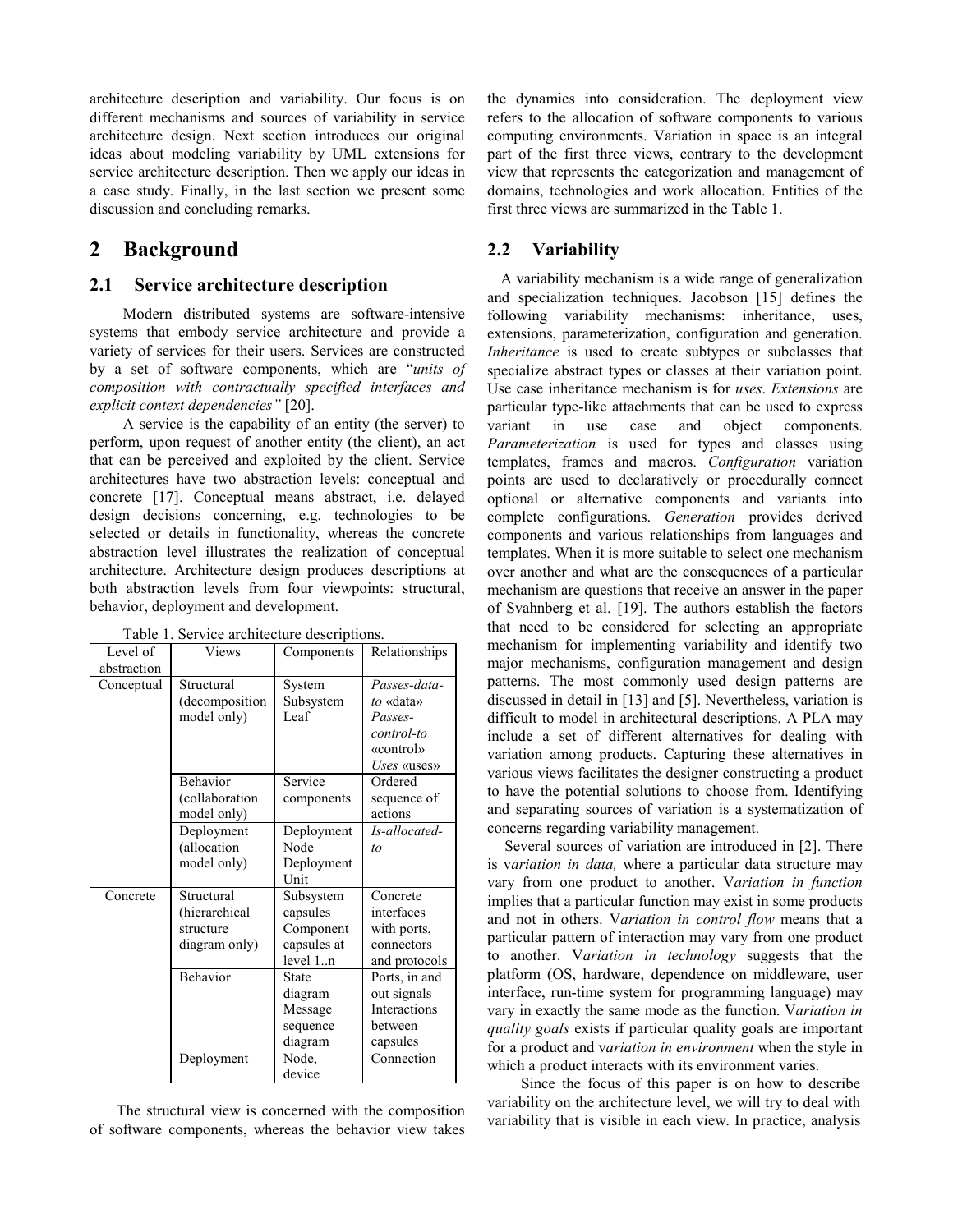of these sources is useful when the variability is architecturally relevant.

## 3 Modeling variability by UML extensions

 UML provides the means to use specific variation mechanisms to describe hierarchical systems [3]. However, the standard does not support a description of variation, as it is required for service architecture. UML supports the refinement of its specification through three built-in extension mechanisms: constraints, tagged values and stereotypes. Tabular forms for specifying the new refinements need to be organized (Fig. 1). Stereotype tables columns identify stereotype name, the base class of the stereotype that matches a class or subclass in the UML metamodel, the direct parent of the stereotype being defined, an informal description with possible explanatory comments and constraints associated with the stereotype. Finally, the notation of the stereotype is specified.



Fig.1. Examples of stereotypes, constraints and tag definitions.

We present in the following the main ideas about variability that can be realized in each view for service architecture description.

#### 3.1 Conceptual

Conceptual structural view. Variation in this view is divided into internal variation (within Leaf components) and structural variation (between Leaf/ Subsystem components). Structural variation has to offer the possibility of preventing automatic selection of all Leaf or Subsystem components that are bind in a System during product derivation. We consider that a Leaf or a Subsystem could be stereotyped in:

- «mandatoryLeaf» or «mandatorySubsystem»
- «alternativeLeaf» or «alternativeSubsystem»
- «optionalAlternativeLeaf» or «optionalAlternativeSubsystem»
- «optionalLeaf» or «optionalSubsystem».

In the case of «alternative» or «optionalAlternative» variability of a Leaf or Subsystem, the inclusion of a letter "A" or "B", etc., at the bottom of the UML package symbol points to the product requiring that specific architectural element (Fig.2). Some of the constraints that govern variability modeling cannot be expressed by the UML metamodel. They concern the following:

• If a «mandatorySubsystem» only consists of «optionalLeaf» components, at least one of them must be selected during the derivation process; otherwise, a «Subsystem» that only consists of «optionalLeaf» components must be an «optionalSubsystem».

• Two «alternativeLeaf» or «alternativeSubsystem» components of different products are exclusive, meaning that only one can be selected for a product. The product is specified at the bottom of the notation.

There should be no relationships between *alternative* or optionalAlternative components; they belong to different products. All relations to an optional component must also be optional.

The relationships of the structural view are appropriately stereotyped: «control», «data», «uses», «control (opt)», «data (opt)», «uses (opt)», «control (optAlt)», «data (optAlt)», «uses (optAlt)» (Fig.2).



Fig. 2. Variation in conceptual structural view

We define internal variation only for Leaf components (Fig.3). A Leaf component is on the lowest level of a structure and it models functional requirements variable for different products.



Fig.3.Internal variation of a «mandatoryLeaf» component

The internal variation is designated by a  $\bullet$  symbol. Although the symbol is not included in the UML standard, Jacobson [15] and later Webber [22] introduced it for variation points. The UML tag syntax vp<<m|o><VariationName>>|<<a|oa><VariationNa  $me$  >  $\epsilon$  ProductId >> shows the parts of an internal variation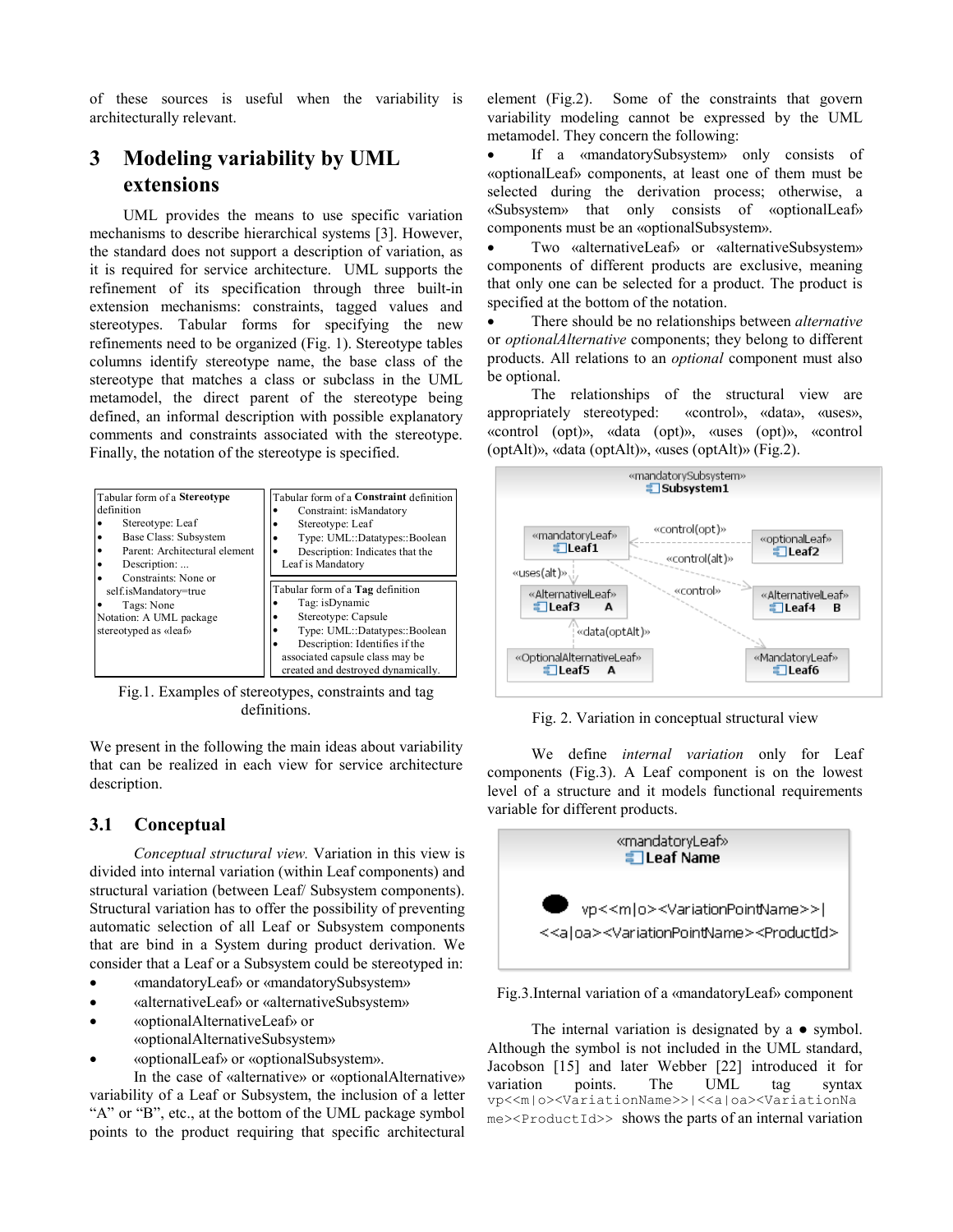so that the reuser can build a product. Mandatory (m) or optional (o) functionality (VariationName) of a Leaf component is specified in the tag syntax. In the case of alternative (a) or optionalAlternative (oa) the product identifier (*ProductId*) is also specified.

Conceptual behavior view. This view is mapped directly onto a hierarchy of UML collaboration diagrams. The elements are roles/instances of the Subsystem stereotypes defined in the conceptual structural view. Variable parts of a collaboration or interaction diagram can be represented with dashed lines or alternative branches. Optional messages between ServiceComponents use dashed lines with solid arrowheads. Collaboration diagrams describe each operation that is part of the requirements specification. Similar to the structural view, alternative and optionalAlternative ServiceComponents may be represented in this view. An identifier of the specific product that requires a particular interaction should be introduced and represented in the diagram.

Conceptual deployment view. In UML a deployment diagram shows the structure of the nodes on which the components are deployed. The elements related to a deployment diagram are Node and Component. DeploymentNode for service architecture is a UML Node that represents a processing platform for various services. The notation used for DeploymentNode is a Node stereotyped as «DeploymentNode». UML notation for Node (a 3-dimensional view of a cube) is appropriate for this architectural element. A DeploymentUnit is composed of one or more conceptual leaf components. Clustering is done according to a mutual requirement relationship between leafs. It cannot be split or deployed on more than one node. The stereotype, «deploymentUnit» is a specialization of the ArchitecturalElement stereotype and applies only to Subsystem, which is a subclass of Classifier in the UML metamodel. The other stereotypes «mandatory» ,«mandatoryActive», «mandatoryPassive», «optional» and «alternative» are specializations of the DeploymentUnit and also apply to Subsystem. Exclude is introduced as a new stereotype of UML association.

#### 3.2 Concrete

Concrete structural view. The notation in this view includes a means to represent the decomposition of Capsule components. This feature allows step-by-step understanding of more and more details of the PLA. Decomposition is also used to show possible variations. A Capsule cannot only be decomposed into componentCapsules, but it can also be decomposed so that new functionality is revealed. Decomposition relationships exists between abstract components. Concrete components are obtained by specialization. The Capsules notation specifies a particular product (A) or a subset of products (B, C) at the bottom of the symbol. Looking top-down (Fig.4), the AbstractComponents encapsulated in the «TopCapsule» are decomposed into «subsystemCapsule» abstract components:

CapsuleS1,.., CapsuleSN. Decomposition continues on «component1Capsule», « component2Capsule» and so on, if necessary. In each component, abstract functions of the corresponding sub-domains are collected, which are subsets of the parent abstract functions. For each product, each abstract component is specialized in a «concrete Component». This view may include indication of products or product sets, thus providing information about the reusability of each component.



Fig.4 Variation in concrete structural view.

Concrete behavior view. This view is mostly modeled using two main diagrams: a state diagram and a message sequence diagram. This view describes how the system reacts in response to external stimuli. State diagrams are used with the concrete structural view's entities: capsules, ports and protocols. Standard UML state diagrams are recommended for modeling the behavior of capsules, which in combination with inheritance facilitates reuse. Variability is included in notation and state decomposition. As for notation, parts that are not needed in all products are represented with dashed lines (optional states) or a different filling pattern and Product Id (alternative states). State decomposition is the other source for variants. The decomposition of a state may be shown by a small symbol in the top left corner of a state symbol.

Concrete deployment view. This view is mapped directly on the deployment diagram of UML. UML deployment diagrams are less well explained in the standard than other elements of UML. However, nodes - the UML elements which represent processing elements – are Classifiers in UML, which means that they can have instances, play roles in collaborations, realize interfaces, etc. They can also contain instances of components.

## 4 Case study

#### 4.1 Description and analysis

The starting point of our exercise represents descriptions of core classes implemented for the four products that focus on distribution of middleware services [21]. The products are: a dynamic distributed platform (DDP), a Bluetooth connectivity component for Java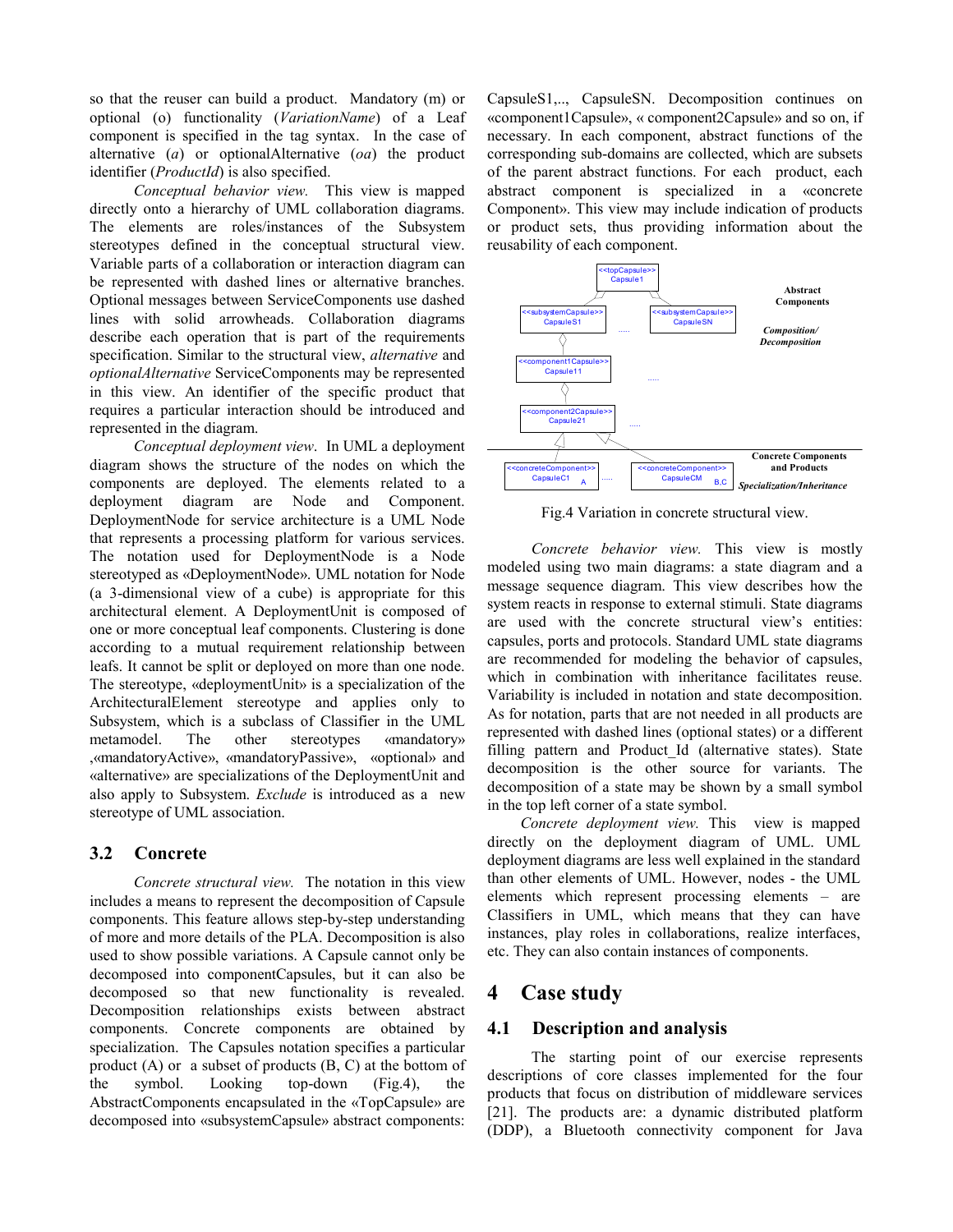(BCC), a Jini service framework (JSF), and a video camera demonstration (VCD) for JSF. DDP, is a framework for distributed applications. DDP performs all that is required for the task of distribution, to connect pieces of distributed applications that may reach each other over various means of communications. BCC is an example of a component that can establish connectivity through new media, protocols and connectivity methods. BCC is used in applications that employ spontaneous wireless communications. The JSF, is described as a) It creates a set of extensible classes that would automatically perform the most important functions required from a Jini service or service user. b) It transfers legacy client-server applications into Jini services with minimal changes, and c) It creates a new Jini service that has distinct types of services for a service user and a service session. The VCD system represents a distributed application that proves the functionality of JSF. The provided service is a live video stream from a camera. The service user needs all necessary code from the service for viewing the video stream. The differences between these products express variation in our PLA.

 In the following we will analyze each source of variation that brings variants for DisMiS PLA. Variation in function: DDP, JSF and VCD have the same functional requirements, i.e. distribution of applications. BCC requires a different communication protocol. Variation in data: We distinguish VCD that uses multimedia streams. Variation in control flow: We identified a proxy pattern in DDP, JSF and VCD, asynchronous operations in BCC and, a lookup service in JSF. *Variation in technology*: Jini technology, RMI and TCP/IP are necessary in JSF and VCD, Nokia DTL1 connectivity card and Windows OS are required by BCC, and JPG format for streams is used in VCD. Variation in quality goals: Interoperability, scalability, adaptability, and fidelity are few of the quality characteristics that could vary for this framework. Reusability, maintainability, modifiability, portability and extensibility may vary when evolution is of concern. Variation in environment: A particular component of our framework may be invoked from either C++ or Java. The invocation mechanism may vary from one product to another. Java Media Framework is required by VCD.

#### 4.2 Modeling DisMiS PLA variability

Designing the architecture of the DisMis framework gives us several challenges. Through the analysis of each product we discovered one by one the common abstract components and variant ones. We assumed DDP as a reference product because it is the most complete as PL functionality. Then we design our framework by reengineering. Results are presented in the following.

Conceptual level. The conceptual structural view of the framework represents a set of layers, «subsystem»-s that have assigned modules (Fig.5). Modules are «leaf»-s or other «subsystem»-s . For practical reasons we didn't represent the whole decomposition from high-level to

lower-level/detailed in one diagram. This would become very difficult for reading by other stakeholders, users of this view. The level of description of conceptual components is appropriate when it reveals an understanding of the coarsegrain common and variable features included in each product member. From the point of view of a PL DisMiS has several particularities. Firstly, BCC is included in the PL as a single feature and is represented by a «leaf». Thus, we get a variant introduced in a «leaf». CommunicationProtocol «leaf» internal variation is specified as  $\bullet$ *vpa alternative BluetoothProtocol.* Secondly, the re-design of the Discovery Service «subsystem» of DDP was necessary. Based on principles about separation of concerns and locality the components with communication features are gathered in the most appropriate «subsystem». Thus, Multicast Communication, DataResolver and UDPProtocol are all configured in the CommunicationServices «subsystem».



Fig. 5. Conceptual structural view

The conceptual behavior view of the DisMis framework specifies the dynamic actions the system produces and participates as well as their ordering and synchronization and gives an understanding about the dynamic aspects of services. We analyzed the behavior of the conceptual components associated in JSF. We discovered that the presence of the Lookup Service in this diagram gives a dependency on Jini technology. This cannot totally suit on the concept of distributed services for a spontaneous environment. This dependency has been managed in DisMiS by applying a variability mechanism. The distributed system has to stay functional even though the directory service may be shut down. We introduced a conditional clause (parameterization). Thus, a branch in collaboration diagram (emphasized with solid arrows) on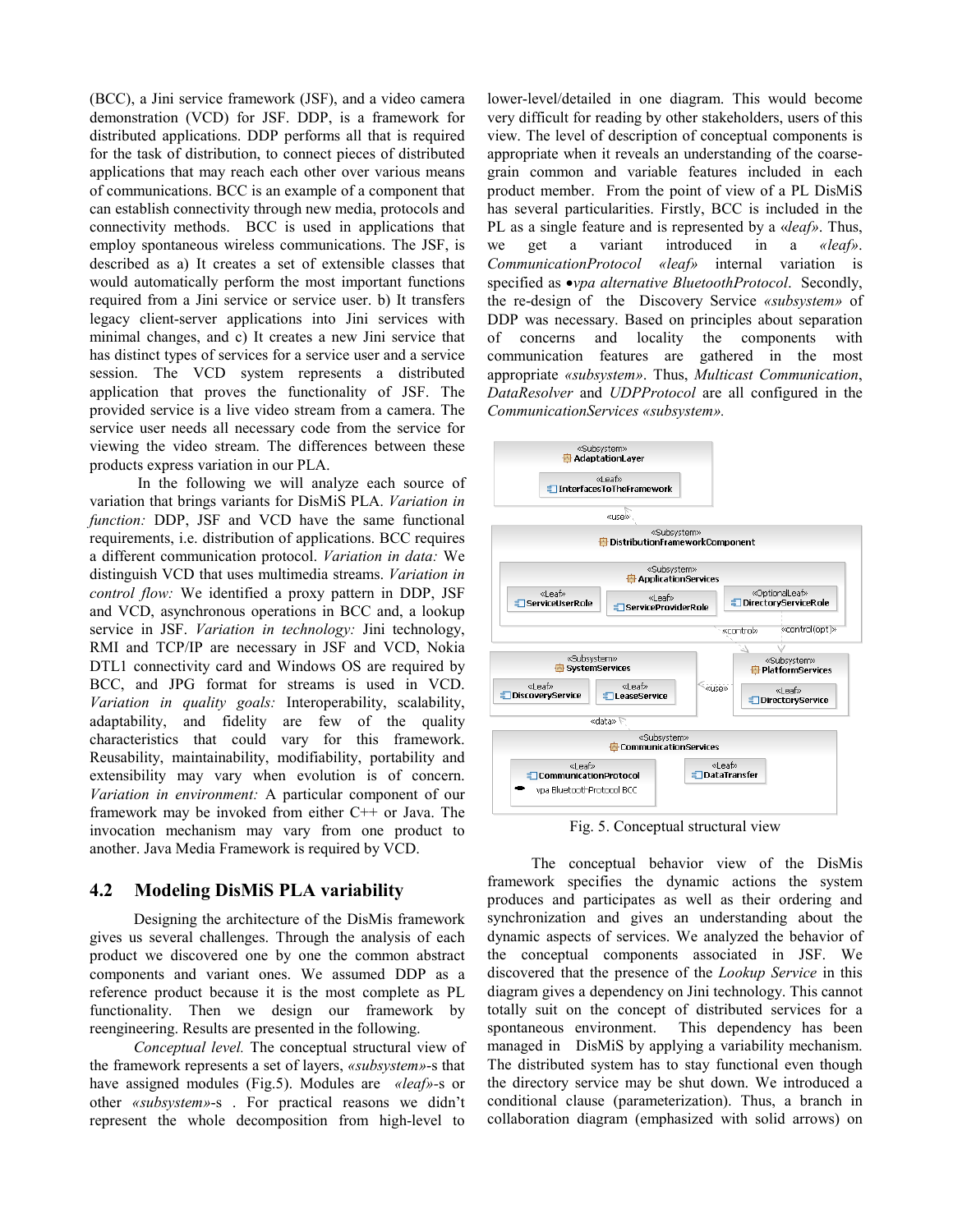the active condition gives a service possibility to communicate with another active service in the network.

The conceptual deployment view consists of DeploymentNode components and DeploymentUnit components allocated to nodes. UML stereotypes of different types of deployment units are necessary in this view. It is significant to note «mandatory», «mandatoryActive» and «mandatoryPassive» variants deployment units in nodes.



Fig. 6. Variation of products in the concrete structural view of DisMiS PLA.

Concrete level. Structural, behavior and deployment views have been developed for modeling architecture on this level. Due to the limited space, we discuss only about the variability modeling. Variability from various sources is represented in the concrete structural view by using architectural elements and relationships extended from the UML standard. Thus, components are subsystem capsules or component capsules at level 1..n, and relationships are concrete interfaces with ports, connectors and protocols.

Decomposition relationships describe the hierarchical structure of abstract components (Fig. 6). The vertical range of abstract components consists of several levels, from the topCapsule component (DisMis Framework) to component3Capsule level component (Communication Protocol). Inheritance mechanism and specialization are used to obtain various concrete components. Products could be DDP, Jini, BCC or VCD and their acronyms are automatically included by the modeling tool in the name of each component.

## 5 Discussion and conclusions

This paper has described how UML can be extended to address the challenges of variability in space of software PLAs for middleware services. A new UML profile has been defined to be integrated in a systematic approach. UML extensibility mechanisms are used to express diagrammatic notations of each view of the architecture. Integrated use of a profile and a design method allow extensive and systematic design of software PLAs.